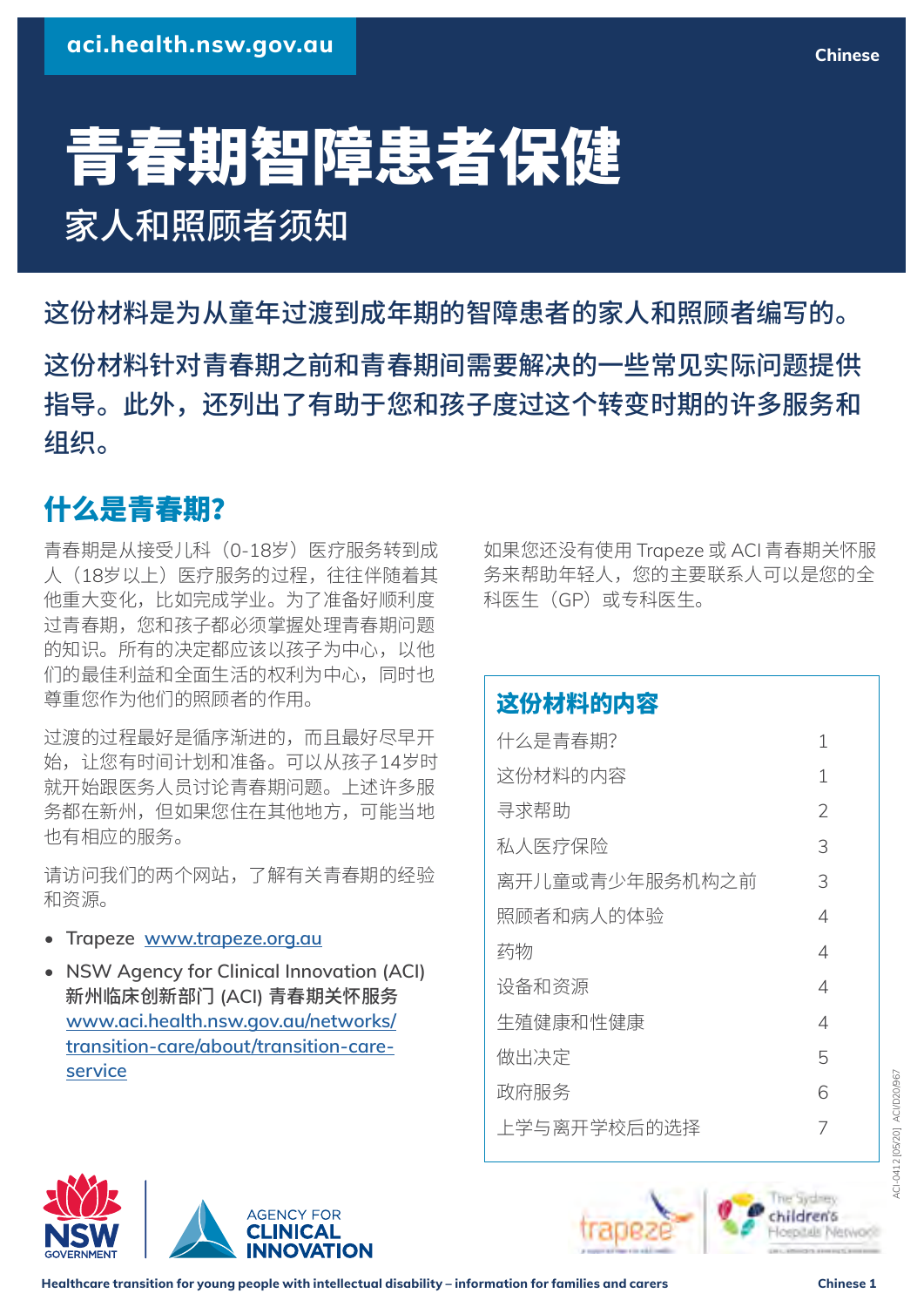## <span id="page-1-0"></span>寻求帮助

智障青少年的父母或照顾者,最好知道自己可以 在哪里得到帮助。您并不是孤立的,最好能争取 额外帮助。

### 有可能提供帮助的人或组织

- 家人朋友
- 您的全科医生和青少年保健人员
- 提供帮助的工作人员或社会工作者
- 心理学家或辅导员
- 文化和语言支持:通过多样化文化保健工作者 或保健服务机构内的口译员
- 地方卫生区或原住民保健机构内的原住民联络 官员或原住民医务人员。

#### 给照顾者的帮助

• **Carer Gateway** 

Carers Gateway由Australian Dept of Social Services制作,可通过社区论坛跟其他照顾者 建立联络,并且提供实用信息和建议、免费辅 导服务和指导。

电话:**1800 422 737** 

**[www.carergateway.gov.au](http://www.carergateway.gov.au)**

• 新州照顾者协会

这是新州照顾者非政府维权组织,专注于改善 照顾者的生活。

电话:**1800 242 636** 

**[www.carersnsw.org.au](http://www.carersnsw.org.au)**

#### 残疾人士维权组织

• **NSW**残疾人士维权机构 **[www.dss.gov.au/disability-and-carers/](http://www.dss.gov.au/disability-and-carers/programmes-services/for-people-with-disability/national-disability-advocacy-program/models-of-disability-advocacy/national-disability-advocacy-agencies-funded-by-the-commonwealth-by-state-or-territory/disability-advocacy-agencies-new) [programmes-services/for-people-with](http://www.dss.gov.au/disability-and-carers/programmes-services/for-people-with-disability/national-disability-advocacy-program/models-of-disability-advocacy/national-disability-advocacy-agencies-funded-by-the-commonwealth-by-state-or-territory/disability-advocacy-agencies-new)[disability/national-disability-advocacy](http://www.dss.gov.au/disability-and-carers/programmes-services/for-people-with-disability/national-disability-advocacy-program/models-of-disability-advocacy/national-disability-advocacy-agencies-funded-by-the-commonwealth-by-state-or-territory/disability-advocacy-agencies-new)[program/models-of-disability-advocacy/](http://www.dss.gov.au/disability-and-carers/programmes-services/for-people-with-disability/national-disability-advocacy-program/models-of-disability-advocacy/national-disability-advocacy-agencies-funded-by-the-commonwealth-by-state-or-territory/disability-advocacy-agencies-new) [national-disability-advocacy-agencies](http://www.dss.gov.au/disability-and-carers/programmes-services/for-people-with-disability/national-disability-advocacy-program/models-of-disability-advocacy/national-disability-advocacy-agencies-funded-by-the-commonwealth-by-state-or-territory/disability-advocacy-agencies-new)[funded-by-the-commonwealth-by-state](http://www.dss.gov.au/disability-and-carers/programmes-services/for-people-with-disability/national-disability-advocacy-program/models-of-disability-advocacy/national-disability-advocacy-agencies-funded-by-the-commonwealth-by-state-or-territory/disability-advocacy-agencies-new)[or-territory/disability-advocacy-agencies](http://www.dss.gov.au/disability-and-carers/programmes-services/for-people-with-disability/national-disability-advocacy-program/models-of-disability-advocacy/national-disability-advocacy-agencies-funded-by-the-commonwealth-by-state-or-territory/disability-advocacy-agencies-new)[new](http://www.dss.gov.au/disability-and-carers/programmes-services/for-people-with-disability/national-disability-advocacy-program/models-of-disability-advocacy/national-disability-advocacy-agencies-funded-by-the-commonwealth-by-state-or-territory/disability-advocacy-agencies-new)**

• Department of Social Services在网上有一个 工具可以查找Disability Advocacy, 包括州 和领地拨款的维权服务机构。这个工具也有助 于残疾人查找澳大利亚全国各地的 National Disability Advocacy Program。 **[disabilityadvocacyfinder.dss.gov.au/](https://disabilityadvocacyfinder.dss.gov.au/disability/ndap/) [disability/ndap/](https://disabilityadvocacyfinder.dss.gov.au/disability/ndap/)**

### 社区支持组织

- **Ability Links**是社区中的残疾人及其家人和照 顾者互相联络的一个途径。联络员跟残疾人及 其家人和照顾者紧密配合,帮助他们实现自己 的目标、希望和梦想。 **[www.abilitylinksnsw.org.au](http://www.abilitylinksnsw.org.au)**
- **Council for Intellectual Disability**跟所有智 障人士密切配合,为他们工作,维护他们的权 益,尽可能让他们在各方面都生活得更好。 **[cid.org.au](https://cid.org.au)**
- **IDEAS**(残疾人士教育与维权服务信息**)**  电话:**1800 029 904 | [www.ideas.org.au](http://www.ideas.org.au)**
- 智障人士权益服务 这是残疾人维权服务和社区法律中心。他们与 残疾人同心协力促进和保护残疾人权益。 **[www.idrs.org.au](http://www.idrs.org.au)**

#### 儿童医院或成人医院中的青春期诊所

- **NSW ACI**青春期保健服务,包括该地区协调 员的联络方式。 **[www.aci.health.nsw.gov.au/networks/](http://www.aci.health.nsw.gov.au/networks/transition-care/about/transition-care-service) [transition-care/about/transition-care](http://www.aci.health.nsw.gov.au/networks/transition-care/about/transition-care-service)[service](http://www.aci.health.nsw.gov.au/networks/transition-care/about/transition-care-service)**
	- 北部地区 电话:**02 4925 7866** 或 **0434 361 202**
	- 西部地区 电话:**02 8890 7787** 或 **0436 323 321**
	- 东南部地区 电话:**02 9382 5455** 或 **0425 232 128**
- 悉尼儿童医院网络 **Trapeze**服务 电话:**02 9382 5457 [www.trapeze.org.au](http://www.trapeze.org.au)**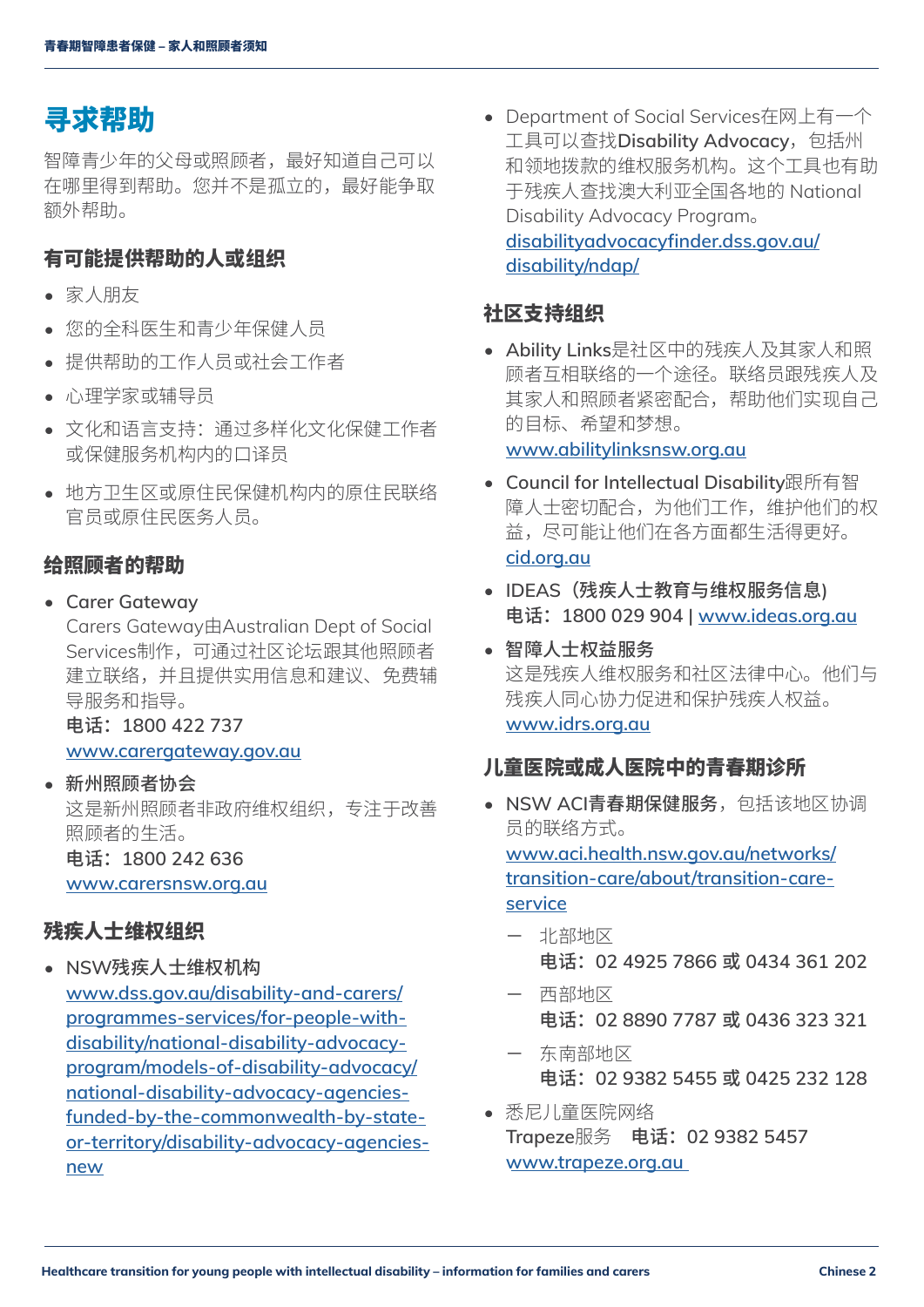## <span id="page-2-0"></span>为孩子找一名全科医生

- 全科医生是青少年医疗保健的主要协调人,可 以介绍您跟各医疗机构联络。
- 如果孩子不舒服,您首先应该向全科医生求助 (急诊除外)。
- 您必须找到一家符合您需求的全科医生诊所。 要考虑到是否方便,是否能够预约到就诊名 额。
- 在跟全科医生要求预约初诊时,要考虑是否需 要安静的空间,如果需要的话是否有安静的空 间,以便在候诊时获得较好的体验。
- 您的全科医生可以每年进行一次健康检查,以 便全面检查和计划孩子的健康需求(慢性病管 理计划)。此外,照顾者也必须照顾好自己, 因此,请跟全科医生商量为自己做年度健康检 查。
- 考虑要求较长的预约时间,让全科医生有足够 的时间来检查和讨论孩子的健康情况。
- 如有需要,可问全科医生能否转诊去看心理医 生和其他联合健康服务。由全科医生转诊,这 些服务就可以由Medicare付款。
- 如果孩子有 My Health Record ("我的健康记 录"),那么请您的全科医生最好上传孩子的保 健信息,以便于与其他医务人员共享信息。
- 全国家庭医生服务 下班时间全科医生出诊,国民保健 (Medicare)卡全额报销 电话:**13 74 25 (13 SICK) [homedoctor.com.au](https://homedoctor.com.au)**
- 健康热线 政府拨款的24小时健康咨询服务 电话:**1800 022 222 [www.healthdirect.gov.au](http://www.healthdirect.gov.au)**

# 私人医疗保险

如果您的家庭有私人医疗保险,请向您的保险公 司查询您的孩子在什么年龄可以作为保单上的受 抚养人。

## 离开儿童或青少年服务机构 之前

- ✔ 从孩子14岁左右开始, 就可以跟医务人 员讨论青春期问题。
- √ 从孩子15岁开始,考虑孩子是否应该办 个国民保健(Medicare)卡。
- ◆ 从孩子16岁左右开始,向医务人员(包) 括专科医生)咨询孩子最好去看成人医 疗机构的哪个医生以制订青春期保健计 划。
- 9 与医务人员讨论是否可以选择在儿科服 务和成人服务之间有一段时间的衔接期, 使保健工作平稳过渡。具体时间可跟医 务人员讨论,也许是在孩子17岁左右。
- 9 必要时跟原住民保健服务机构联络。
- ✔ 请索要临床信件、护理摘要、相关报告 和影像数据的副本。
- ✔ 与医务人员讨论从儿童医院获得所提供 的药物、设备或保健服务,因为这些在 成人医院可能有所不同。
- ✔ 在成人医疗机构的初诊要尽可能预备较 长的等待时间,并且要跟医疗机构讨论在 儿童医疗最后一次就诊和成人医疗机构 初诊之间的时间内如何处理紧急情况。
- ✔ 考虑与您的医疗保健团队讨论,如果孩 子有很高的医疗要求或无法独立处理自 己的健康问题,那么是否应该将护士的 护理时间包括在NDIS计划中。
- ✔ 考虑与医务人员一起围绕着如何在成人 医疗机构中提供最佳医疗管理建立以人 为本的档案,帮助为成人提供服务的医 务人员了解您的孩子以及他们如何应对 健康问题。

Trapeze 和 ACI 青春期医疗护理协调员可以 通过青春期保健制度为您提供帮助。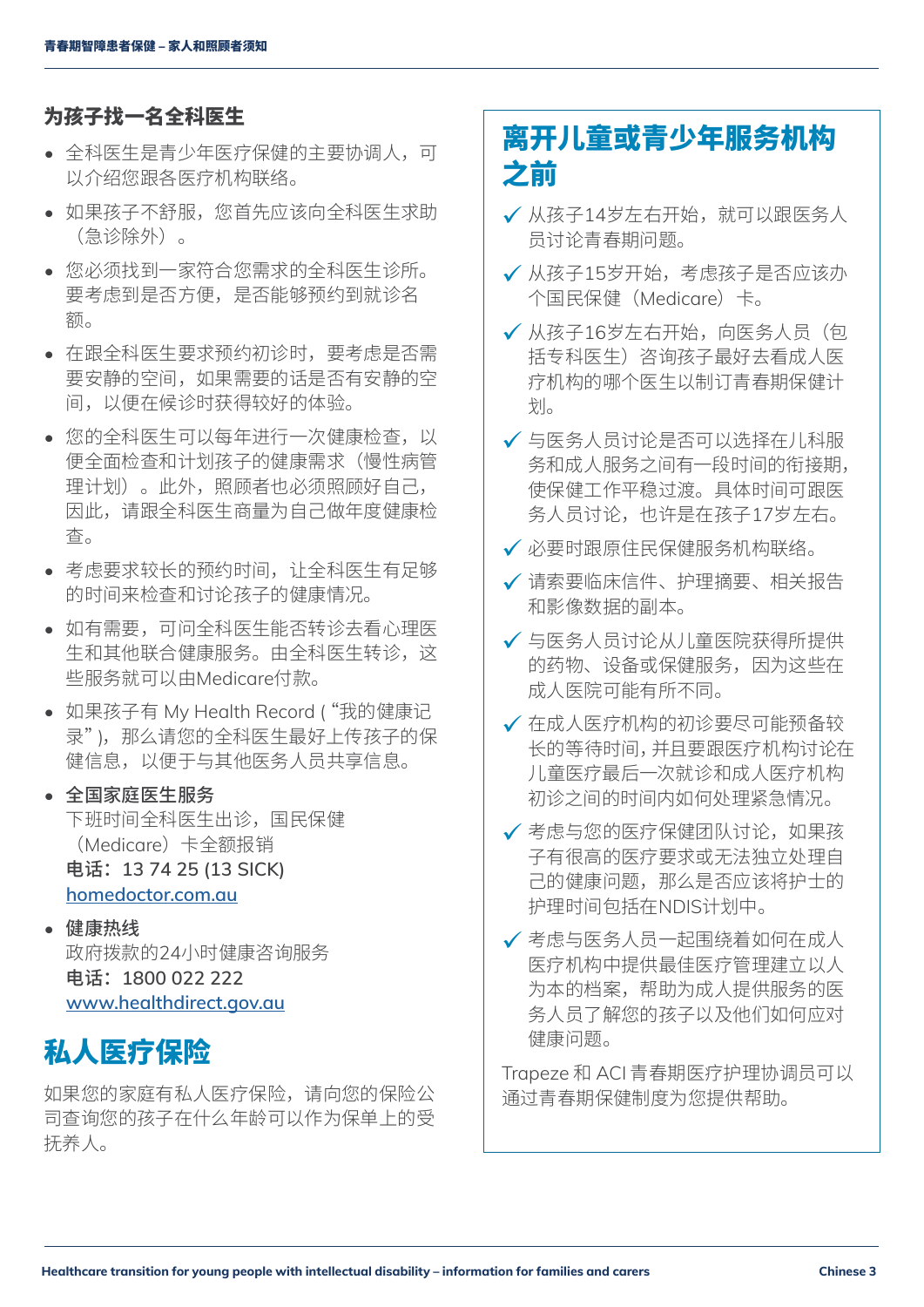## <span id="page-3-0"></span>照顾者和病人的体验

在成人医院或成人医疗机构中提供的服务可能与 儿童保健服务机构中提供的不同。

成人医疗机构认识到青少年在入院时家人和照顾 者的作用非常重要。请与护理部经理等工作人员 讨论如何最好地满足您的孩子的需要(例如:入 院时,家人在床边陪伴)。如果您需要帮助,照 顾者代表或患者的朋友可以帮助您维护基本的权 益。每个人都有权获得适当的医疗服务。有一些 资源可以帮助您跟医务人员沟通,让他们知道什 么是适合青少的相关服务。

• **Admission2Discharge Together**(从入院陪 伴到出院)的目的是为了改善认知障碍患者及 其照护者、家人和残疾人支持机构工作人员在 医院的体验。通过改善沟通、分享相关最新信 息,医院工作人员能够更好地满足认知障碍患 者的需求。

**[a2d.healthcare](http://a2d.healthcare)**

- **My Health Matters folder**(我的医疗文件 夹)由智障协会设计。 **[cid.org.au/resource/my-health-matters](http://cid.org.au/resource/my-health-matters-folder)[folder](http://cid.org.au/resource/my-health-matters-folder)**
- ACI的少说话、多示范**Say Less, Show More** 旨在通过一系列简单的图片故事(视觉效果) 来说明体检或验血过程中会发生的事情,来提 供这种支持。 **[www.aci.health.nsw.gov.au/resources/](http://www.aci.health.nsw.gov.au/resources/intellectual-disability/hospitalisation/say-less-show-more)**

**[intellectual-disability/hospitalisation/say](http://www.aci.health.nsw.gov.au/resources/intellectual-disability/hospitalisation/say-less-show-more)[less-show-more](http://www.aci.health.nsw.gov.au/resources/intellectual-disability/hospitalisation/say-less-show-more)**

• Clinical Excellence Commission 鼓励照护者 参与的五大措施:这些简易的措施鼓励医务人 员吸引照护者参与治疗护理过程,以获得临床 之外的有助于个人化护理的宝贵信息。 **[www.cec.health.nsw.gov.au/quality](http://www.cec.health.nsw.gov.au/quality-improvement/people-and-culture/person-centred-care/top5)[improvement/people-and-culture/person](http://www.cec.health.nsw.gov.au/quality-improvement/people-and-culture/person-centred-care/top5)[centred-care/top5](http://www.cec.health.nsw.gov.au/quality-improvement/people-and-culture/person-centred-care/top5)**

## 药物

在澳大利亚使用的大多数药物都从药品福利计划 (PBS)获得补贴。要获得这种补贴, 您需要持有 国民保健(Medicare)卡。医疗保健卡(HCC) 可以进一步降低孩子的医药费用。一旦您和家人 在一个日历年内的药费超过一定的限额,那么您 和家人就有条件加入PBS安全网。

- 优惠医疗保健卡 **[www.servicesaustralia.gov.au/individuals/](http://www.servicesaustralia.gov.au/individuals/subjects/concession-and-health-care-cards) [subjects/concession-and-health-care-cards](http://www.servicesaustralia.gov.au/individuals/subjects/concession-and-health-care-cards)**
- 关于**PBS**安全网的信息 **[www.humanservices.gov.au/individuals/](http://www.humanservices.gov.au/individuals/steps/when-you-spend-lot-pbs-medicines/51177) [steps/when-you-spend-lot-pbs](http://www.humanservices.gov.au/individuals/steps/when-you-spend-lot-pbs-medicines/51177)[medicines/51177](http://www.humanservices.gov.au/individuals/steps/when-you-spend-lot-pbs-medicines/51177)**
- 如果您从儿童医院药房获得药物,请问清楚在 成人医院是否可以继续这样做。请向儿童医院 或成人医院的医务人员、青春期协调员或医院 药剂师查询。

## 设备和资源

从儿童医院借的诸如泵、加湿器和氧气罐等设备, 在孩子青春期时必须归还。如果孩子有喂养管、 连接器、特殊食物或配方奶等资源,您需要了解您 的供货商是否会在青春期后继续提供这些资源, 或者是否需要新的转诊和处方。

全科医生、专科医生或医务人员会帮助您申请这 些资源,或引导您找到合适的人帮助您。请看看 NDIS帮助您解决这个问题的途径。

## 生殖健康和性健康

有智力障碍的年轻人可能希望尝试性行为,而照 顾青少年的生殖健康和性健康是照顾他们的整体 健康和幸福的一项内容。如果您有任何问题,请 向全科医生咨询,并查看下列资源:

• **Family Planning NSW**:残疾人资源 **[www.fpnsw.org.au/who-we-help/](http://www.fpnsw.org.au/who-we-help/disability/disability-resources) [disability/disability-resources](http://www.fpnsw.org.au/who-we-help/disability/disability-resources)**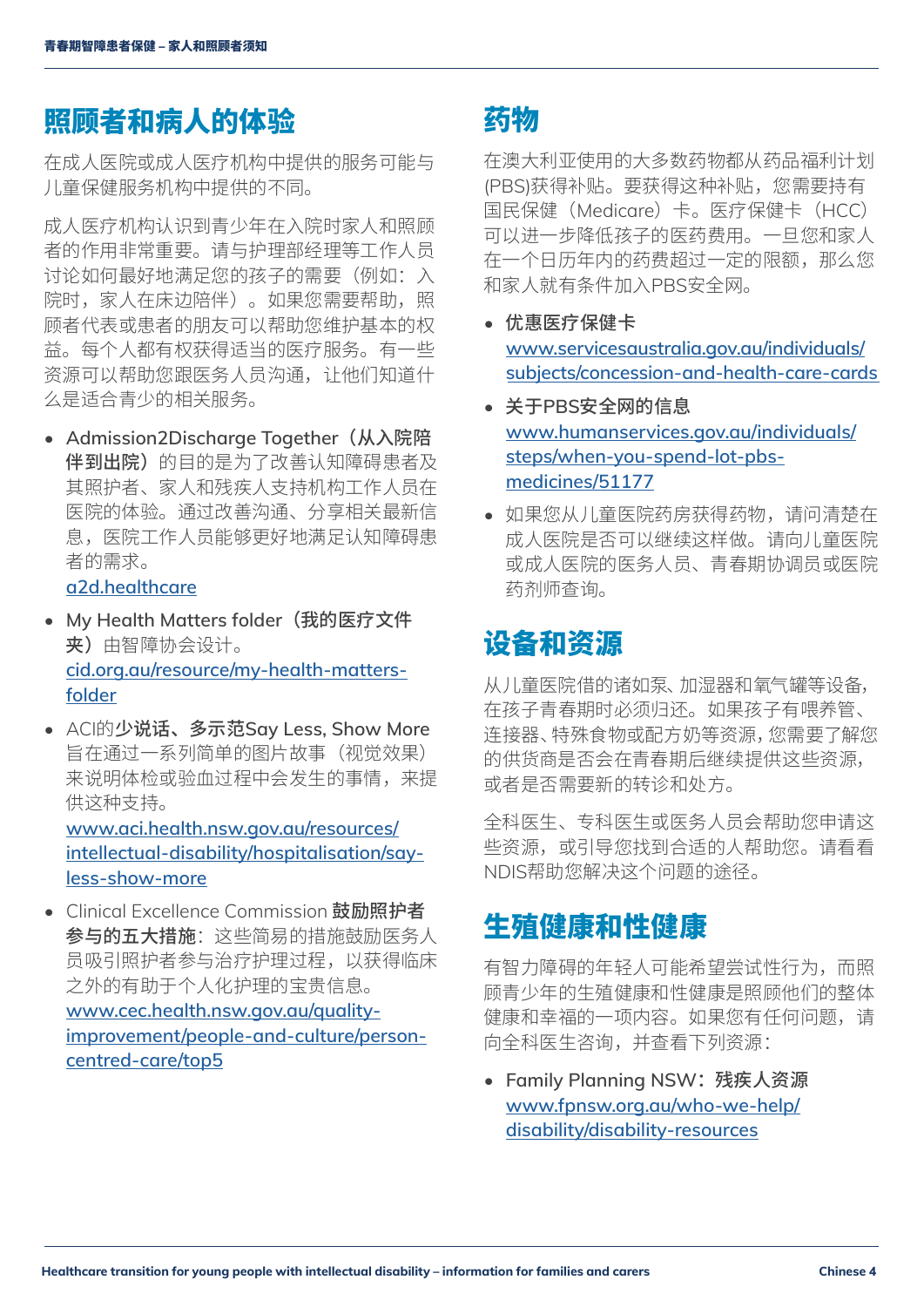## <span id="page-4-0"></span>做出决定

18岁以后,新州的法律假定青少年有能力做决 定。青少年也许能在别人帮助下做出关于他们财 务、健康和生活选择的一些决定。他们的意愿引 导着这个过程。

如果青少年有做决定的能力,他们可以而且应该 继续做决定。他们可以指定一个持久监护人(以 便做出医疗、健康和生活方式的决定)或委托书 (以便做出关于财产和财务的决定),以便在他 们一生中(比如在生病或旅行的时候)管理他们 的事务。只要他们自己有能力,委托书可以随时 撤销。

如果孩子即使在别人帮助下也无法做出重要的生 活决定,那么由其他有密切信任关系的人,也就 是"负责任的人"做出这些决定可能是合适的。

负责任的人可以是家人、朋友或邻居,但要注意 的是,任何有偿提供支持服务的人都没有资格。

有时需要一个正式的程序, NSW Civil and Administrative Tribunal的Guardianship Division (监护部门) 可以指定一名监护人负责 医疗、保健和生活方式的决定,或者指定一名财 务经理负责财务。如果未能达成一致意见,或者 孩子没有人能够作为负责任的人,那么这样做可 能是必要的。

请跟下列机构联络,获得因人制宜的指导。

- **Aboriginal Legal Services NSW/ACT www.alsnswact.org.au**
- 社区和司法部: **Capacity Toolkit**为新政府和社区工作人员、 专业人员、家人和照顾者提供信息。 **[www.justice.nsw.gov.au/diversityservices/](www.justice.nsw.gov.au/diversityservices/Pages/divserv/ds_capacity_tool/ds_capacity_tool.aspx) [Pages/divserv/ds\\_capacity\\_tool/ds\\_](www.justice.nsw.gov.au/diversityservices/Pages/divserv/ds_capacity_tool/ds_capacity_tool.aspx) [capacity\\_tool.aspx](www.justice.nsw.gov.au/diversityservices/Pages/divserv/ds_capacity_tool/ds_capacity_tool.aspx)**
- **Guardianship Division NSW Civil and Administrative Tribunal [www.ncat.nsw.gov.au/Pages/](http://www.ncat.nsw.gov.au/Pages/guardianship/guardianship.aspx) [guardianship/guardianship.aspx](http://www.ncat.nsw.gov.au/Pages/guardianship/guardianship.aspx)**
- **LawAccess NSW**提供有关法律与法律问题的 信息,通过电话提供法律咨询,并提供相关服 务的链接。 电话:**1300 888 529** | **<www.lawaccess.nsw.gov.au>**
- 新州法律援助中心 **www.legalaid.nsw.gov.au**
- 新州公共监护人 **www.publicguardian.justice.nsw.gov.au**
- 新州受托人与监护人 **www.tag.nsw.gov.au**
- **Planning Ahead Tools**(提前规划工具)是 新州政府的一个网站,提供关于组织遗嘱、 授权委托书、持久监护人或提前护理计划的 信息。

**<www.planningaheadtools.com.au>**

• 澳大利亚青年法律协会是一个社区法律服务机 构,免费为25岁以下的年轻人提供保密的法 律信息和帮助。

电话:**02 9385 9588 | <yla.org.au>**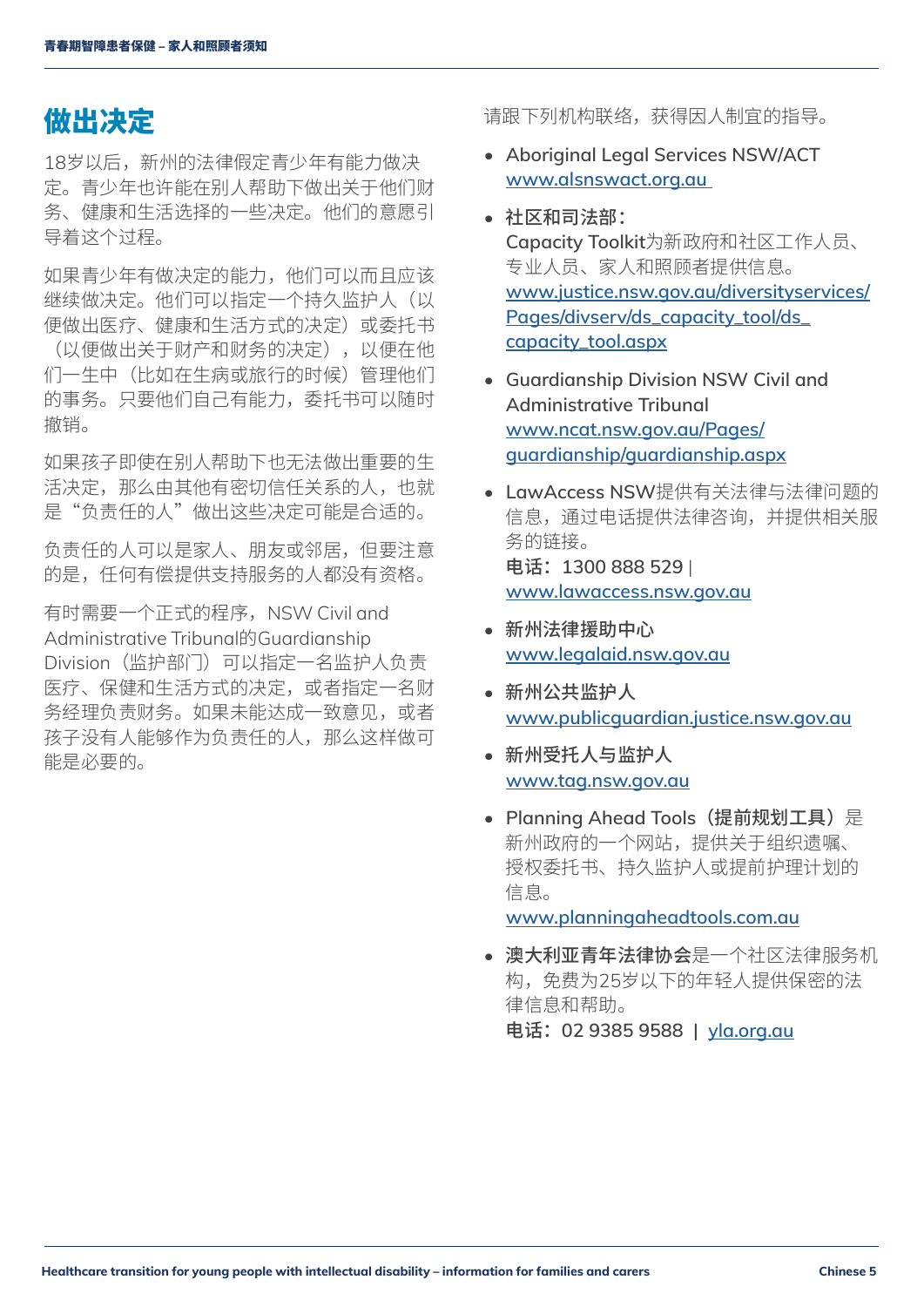## <span id="page-5-0"></span>政府服务

#### **MyGov**

**MyGov**是上网获得澳大利亚政府各项服务的一种 方式。

电话:**132 307 | [my.gov.au](https://my.gov.au)**

所提供的一些政府服务包括:

- 国民保健(Medicare)
- 儿童支持
- 澳大利亚税务局
- 社会福利部(Centrelink)
- 澳大利亚 lobSearch
- 我的健康记录
- 全国残障保险计划(NDIS)

## Australian Department of Human Services (社会福利部)

社会福利部提供各种补助来帮助澳大利亚居民。 网站上的"补助和服务查找器"有助于您确定您 的孩子有条件领取什么补助。还有一项基本医疗 设备补助。

**[www.servicesaustralia.gov.au/individuals/](http://www.servicesaustralia.gov.au/individuals/topics/payment-and-service-finder/28656) [topics/payment-and-service-finder/28656](http://www.servicesaustralia.gov.au/individuals/topics/payment-and-service-finder/28656)**

- 残疾人士及照顾者热线 | 电话:**132 717**
- 青少年及学生热线 | 电话**132 490**
- 多种语言支持 | 电话:**131 202**

### 澳大利亚税务局

澳大利亚税务局:残疾人服务提供服务以帮助残 疾人,并且可能会有税收和退休金的优惠和豁 免。如果孩子有收入(包括社会福利部补助), 那么需要提供银行账户和税务档案号。 **[www.ato.gov.au/Individuals/People-with-](http://www.ato.gov.au/Individuals/People-with-disability)**

#### **[disability](http://www.ato.gov.au/Individuals/People-with-disability)**

#### 全国残疾保险计划

全国残疾保险计划(NDIS)帮助有智力、身体、感 官、认知和心理社会等方面残疾的符合条件者, 还可以向符合条件的残疾人或发育迟缓的儿童提 供早期干预支持。NDIS可以为所有残疾人提供

信息,不但提供关于各州和领地政府提供哪些支 持服务的信息,并且帮助他们与社区内各项服务 (比如医生、体育俱乐部、支持小组、图书馆和 学校)联络。 **www.ndis.gov.au**

## 登记参加投票

在澳大利亚,所有年满18岁的澳大利亚公民都必 须在联邦选举和全民公投中登记和投票,这是强 制性的。

每个人都有投票权。有些人可能需要额外帮助才 能登记和投票。澳大利亚选举委员会为阅读和理 解书面信息有困难的人提供了一系列简易阅读指 南。如果您的孩子无法理解投票程序,您可以要 求免除他们的登记和投票权。

## **[www.aec.gov.au/About\\_AEC/Publications/](http://www.aec.gov.au/About_AEC/Publications/easy-read) [easy-read](http://www.aec.gov.au/About_AEC/Publications/easy-read)**

要申请免除登记和投票权,必须填写《某选民 不应予以登记的异议申请表》**(Objection claim that an elector should not be enrolled form)**, 并且让您的全科医生签字,然后将表格交回 Australian Electoral Commission。

**[www.aec.gov.au/Enrolling\\_to\\_vote/pdf/forms/](http://www.aec.gov.au/Enrolling_to_vote/pdf/forms/objection/er005aw.pdf) [objection/er005aw.pdf](http://www.aec.gov.au/Enrolling_to_vote/pdf/forms/objection/er005aw.pdf)**

## 带照片身份证

有时您的孩子可能需要出示身份证明。新州带照 片身份证为那些没有新州有效驾照或其他带照片 身份证件的人提供了带照片身份证件,可以用来 开立银行账户或进入持牌卖酒的场所。这种卡免 费提供给持有社会福利部(Centrelink)发放的 有效补助优惠卡 (Pensioner Concession Card) 的青少年,比如领取残疾支持补助(Disability Support Pension) 者。

**[www.rms.nsw.gov.au/roads/licence/nsw](http://www.rms.nsw.gov.au/roads/licence/nsw-photo-card.html)[photo-card.html](http://www.rms.nsw.gov.au/roads/licence/nsw-photo-card.html)**

## 新州陪伴卡

新州陪伴者卡计划面向终生需要大量照顾才能参 加社区活动的重度永久残疾人士。照顾者凭这种 卡可免费进入场所及参与活动。

**[www.companioncard.nsw.gov.au](http://www.companioncard.nsw.gov.au)**